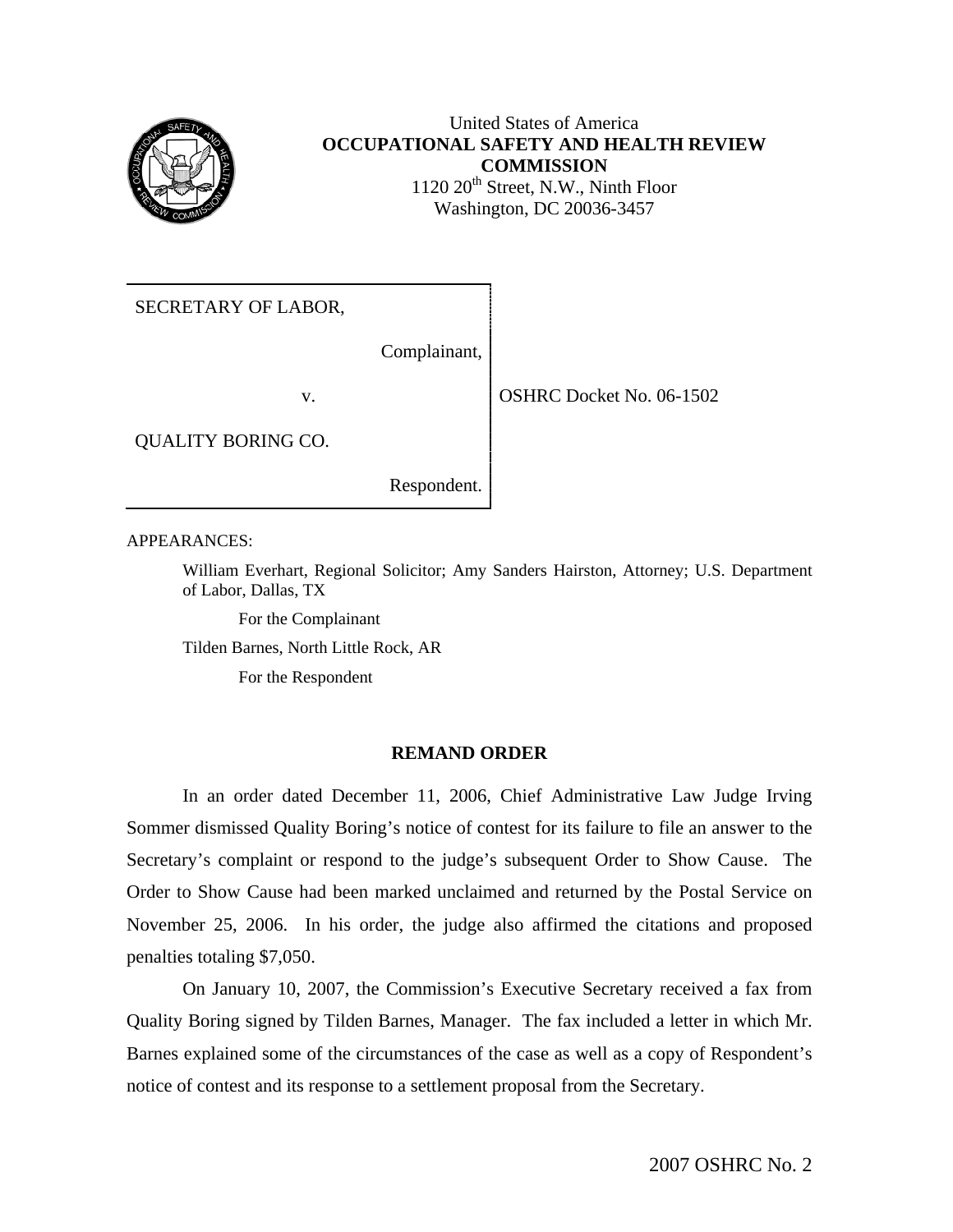<span id="page-1-0"></span>Based on Mr. Barnes's fax, which indicates that Quality Boring has not abandoned the case, and the unclaimed Order to Show Cause, we believe that Quality Boring should be afforded an opportunity to explain whether it had a "sufficient" reason under Commission Rule of Procedure 101(b), 29 C.F.R. § 2200.101(b) for its failure to file its answer.

Accordingly, we set aside the judge's dismissal and remand this case to him for further proceedings.

SO ORDERED.

 $\frac{1}{s}$ 

W. Scott Railton Chairman

/s/\_\_\_\_\_\_\_\_\_\_\_\_\_\_\_\_\_\_\_\_\_\_\_\_\_

Thomasina V. Rogers Commissioner

 $\sqrt{s}$ /

 Horace A. Thompson Commissioner

Date: January 16, 2007